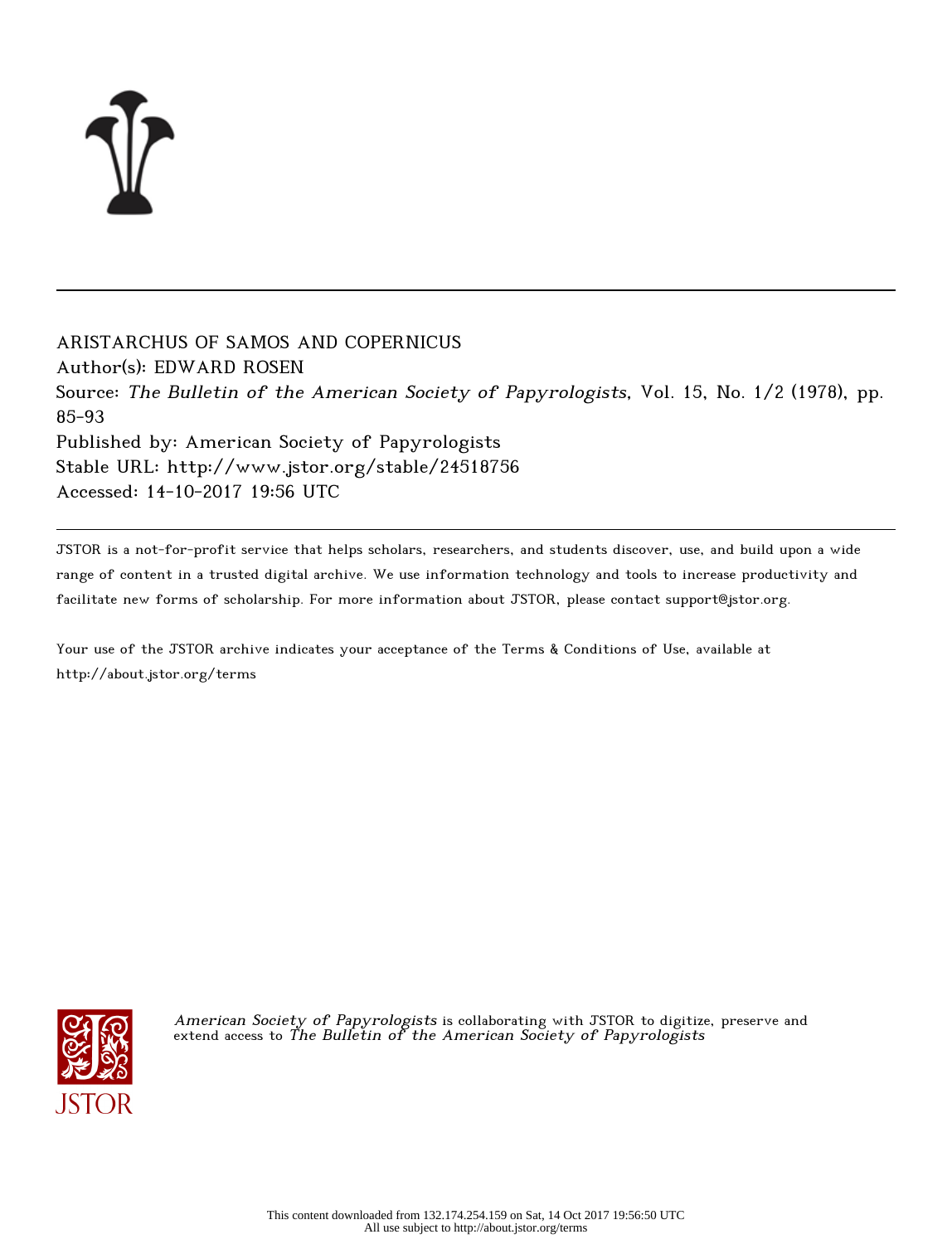## ARISTARCHUS OF SAMOS AND COPERNICUS

 A famous passage about Aristarchus of Samos is found in Archimedes' Sand-Reckoner:

 According to Aristarchus' hypotheses, the fixed stars and the sun remain stationary. On the other hand, the earth revolves around the sun along the circumference of a circle lying amid the course [of the planets]. The sphere of the fixed stars has the same center as the sun [and is virtually infinite].

 These propositions, formulated with magisterial succinctness by a great mathematician, contain the essence of the heliostatic, heliocentric, and geokinetic system later propounded by the founder of modern astronomy, Nicholas Copernicus (1473-1543). Indeed, the striking similarity between the two sets of concepts, ancient and modern, led to the labeling of Aristarchus as "The Ancient Copernicus."1

 What did the modern Copernicus know about the ancient Coperni cus? In particular, was the modern Copernicus familiar with the discus sion of Aristarchus in Archimedes' Sand-Reckoner?

 An all but completely affirmative answer to this question was given thirty-six years ago by two authors, who asserted "the almost certain acquaintance of Copernicus with the Sand-Reckoner."<sup>2</sup> These two "authors have made it very plausible that Copernicus knew the Sand- Reckoner and could thus have been influenced by Aristarchus' ideas," according to a well-known historian of ancient astronomy.<sup>3</sup> These authors "argued the almost certain acquaintance of Copernicus with

 1 Thomas Heath, Aristarchus of Samos, the Ancient Copernicus (New York 1959; reprint of Oxford 1913 edition).

 2 Rudolf von Erhardt and Erika von Erhardt-Siebold, "Archimedes' Sand-Reckoner, Aristarchos and Copernicus," Isis 33 (1941-1942) 578.

3 Otto Neugebauer, "Archimedes and Aristarchus," Isis 34 (1942-1943) 4.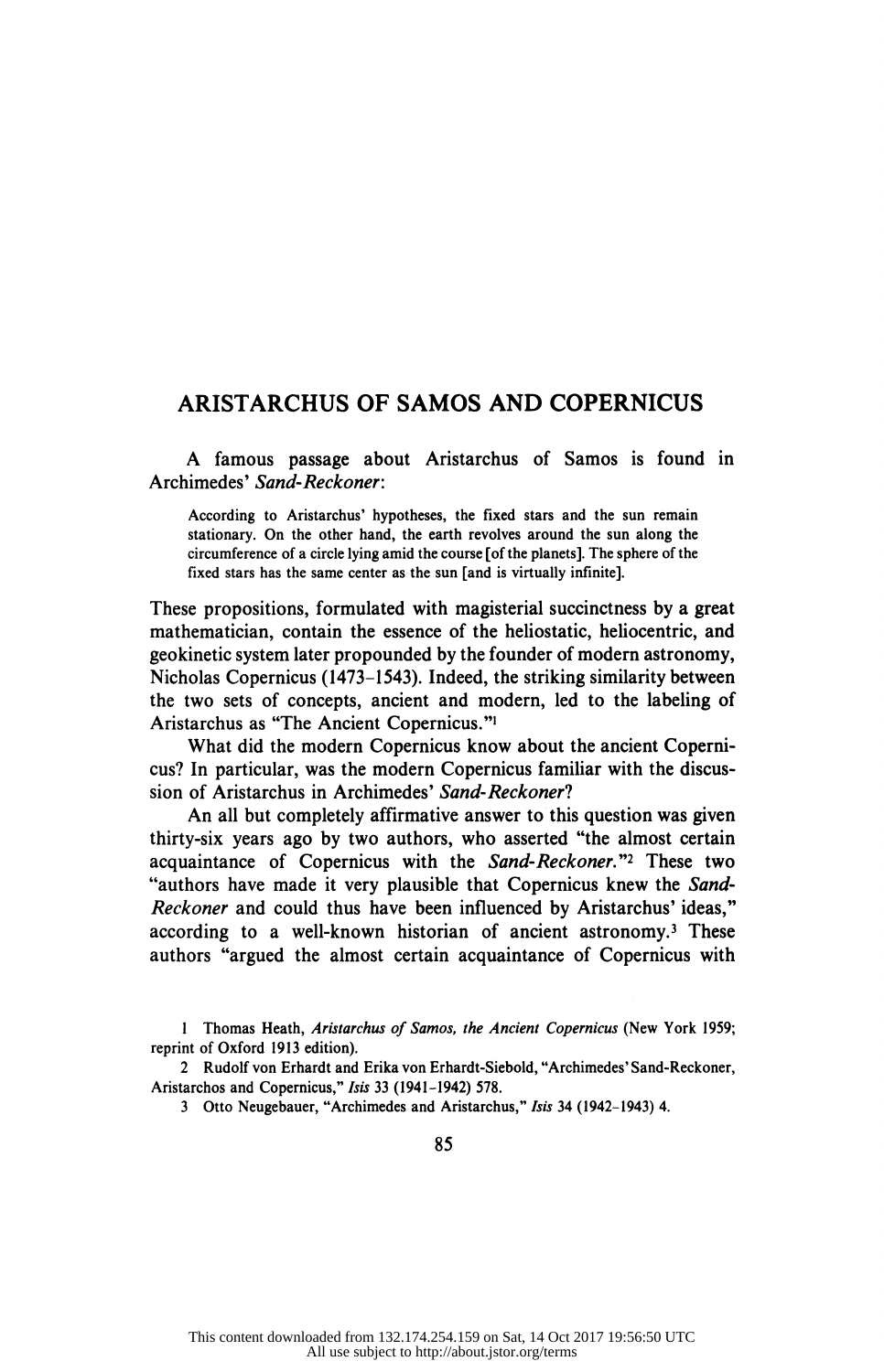Archimedes' Arenarius, the work that contains the most authoritative and best account of Aristarchus' theory," according to a recent study.<sup>4</sup>

 How could Copernicus become acquainted with Archimedes' Sand Reckoner? Its Greek text was first published in March 1544, nearly a year after Copernicus died on 24 May 1543. Consequently, he never saw the Sand-Reckoner printed in Greek. This first edition of Archimedes' works in Greek, with the Sand-Reckoner at pages 120-127, was accompanied by a separately paginated translation of these works into Latin, with the first printed Latin translation of the Sand-Reckoner at pages 155-163. By the same token, therefore, Copernicus never saw a Latin version of the Sand-Reckoner in print.

 Did he see a manuscript copy of the Sand-Reckoner, either in Greek or in Latin or in both classical languages? The foremost astronomer of the fifteenth century, Johannes Regiomontanus (1436-1476), copied with his own hand the Greek text, as well as a Latin version, of the Sand- Reckoner while he was in Italy. From that country Regiomontanus took his Archimedes manuscript with him to Nuremberg, where it is still preserved in the municipal library.5 Did Copernicus see this Regiomon tanus manuscript? There is no indication that Copernicus ever set foot in Nuremberg. If he had, and if he knew about the Aristarchus passage in the Sand-Reckoner, and if he had heard of the Regiomontanus manu script, he still would have had no access to it. For after the death of Regiomontanus, his papers passed to his pupil Bernard Walther (about 1430-1504), "a melancholy and taciturn man, who withheld them from use and refused to let anyone so much as inspect them. Even after Walther's death in 1504 the books and instruments . . . remained for some time in the hands of the executors."6 Surely Copernicus never saw the Sand-Reckoner's Aristarchus passage in Regiomontanus' Archimedes manuscript in Nuremberg.

 But what about Italy, where Copernicus was a student from 1496 to 1503? The aforementioned two authors, who asserted "the almost certain acquaintance of Copernicus with the Sand-Reckoner," also stated that Copernicus "at least knew of Giorgio Valla, who died in 1499."7 Valla died on 23 January; the year was 1499 according to the Venetian calendar

 4 William Harris Stahl, Martianus Capella and the Seven Liberal Arts (New York and London 1971) 176.

 5 Nuremberg, Stadtbibliothek, Cen V, 15, with the Sand-Reckoner at folios 161-172; see Ernst Zinner, Leben und Wirken des Johannes Müller von Königsberg genannt Regiomontanus, 2nd ed. (Osnabrück 1968) 322-323.

 6 Hans Rupprich, "Willibald Pirckheimer," in Pre-Reformation Germany, ed. Gerald Strauss (London 1972), p. 412.

7 P. 600 of the work cited in note 2, above.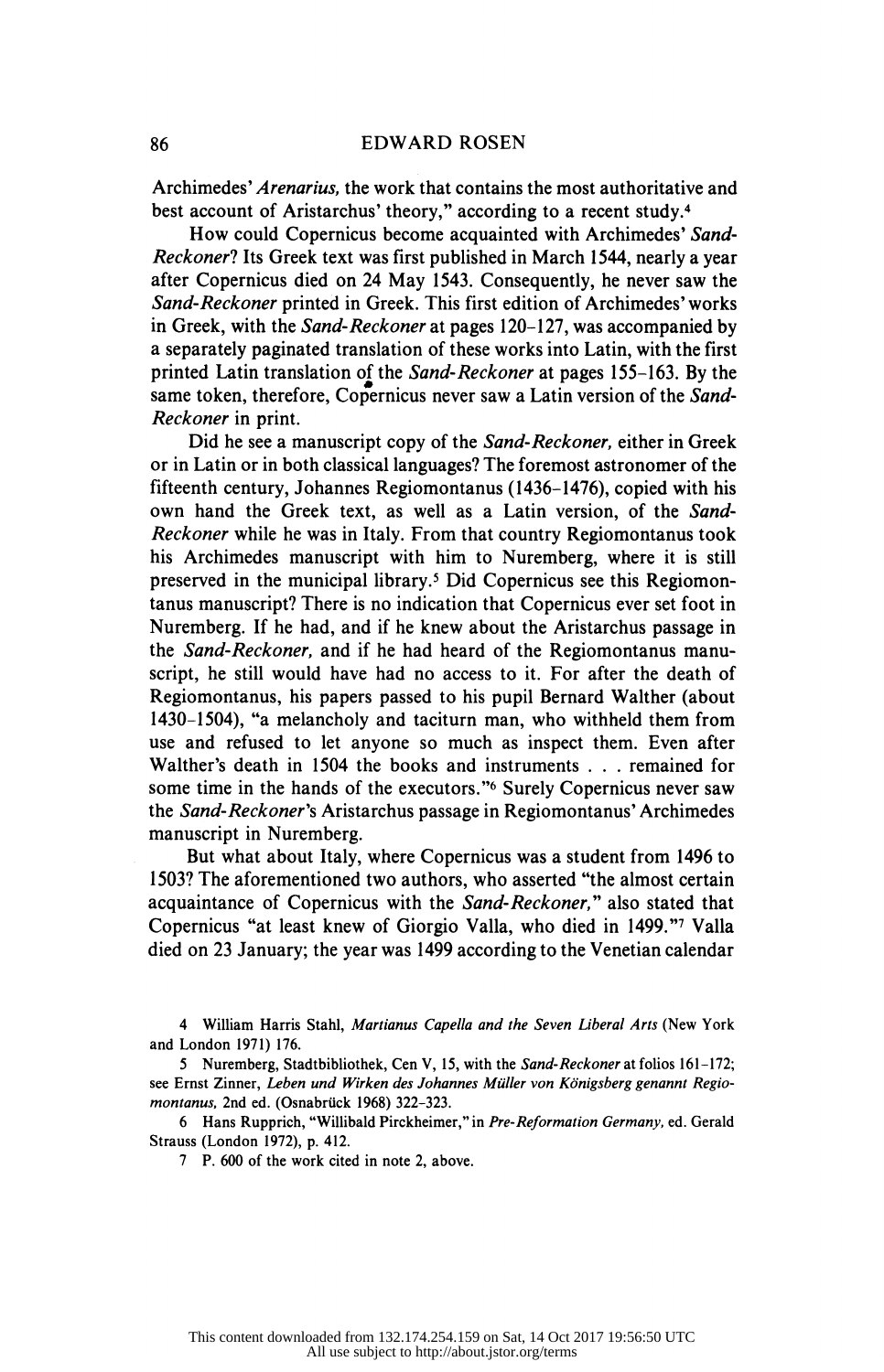then in use, but 1500 according to the present calendar.8 Not only did Copernicus know of Valla, he also made extensive use of Valla's post humous De expetendis et fugiendis rebus, which was published in Venice in December 1501. Although Valla included his own translation of some of Archimedes' writings in this massive posthumous encyclopedia, the Sand-Reckoner was completely omitted from its forty-nine Books.9 Therefore, neither in Italy nor in Nuremberg, neither from Regiomon tanus nor from Valla, did Copernicus learn about the Sand-Reckoner's invaluable discussion of Aristarchus.

 The external evidence that Copernicus did not know about Aristar chus' heliocentrism from Archimedes' Sand-Reckoner is confirmed by the internal evidence provided by Copernicus' own writings. He never claimed that he was the first geokineticist. In fact, he searched for and named as many of his predecessors as he could trace. In the Dedication of his Revolutions (De revolutionibus orbium coelestium [Nuremburg] 1543]) he announced:

 At first I found in Cicero that Hicetas supposed the earth to move. Later I also discovered in Plutarch [Copernicus refers to Pseudo-Plutarch, The Opinions of the Philosophers] that others were of this opinion. I have decided to set his words down here, so that they may be available to everybody: "Some think that the earth remains at rest. But Philolaus the Pythagorean believes that, like the sun and moon, it revolves around the fire in an oblique circle. Heraclides of Pontus and Ecphantus the Pythagorean make the earth move, not in a progres sive motion, but like a wheel in a rotation from west to east about its own center."

## Moreover, in Book I, Chapter 5, of the Revolutions Copernicus remarked:

 Heraclides and Ecphantus, the Pythagoreans, as well as Hicetas of Syracuse... rotated the earth in the middle of the universe. . . . That the earth rotates, that it also travels with several motions, and that it is one of the heavenly bodies, are said to have been the opinions of Philolaus the Pythagorean.

 From these two retrospective passages of the Revolutions dealing with the ancient geokineticists, Aristarchus is conspicuously absent. For this absence, two explanations are available:

 (1) Copernicus had no satisfactory evidence permitting him to group Aristarchus with the other four geokineticists; or

8 J. L. Heiberg, Beiträge zur Geschichte Georg Vallas und seiner Bibliothek (Leipzig 1896) 41 (= XVI. Beiheft zum Zentralblatt für Bibliothekswesen).

 9 For Valla's Greek sources, see J. L. Heiberg, "Philologische Studien zu griechischen Mathematikern, III, Die Handscriften Georg Vallas von griechischen Mathematikern," Jahrbücher für classische Philologie, 1881, Supplementband P12, 375-402, especially 380-386.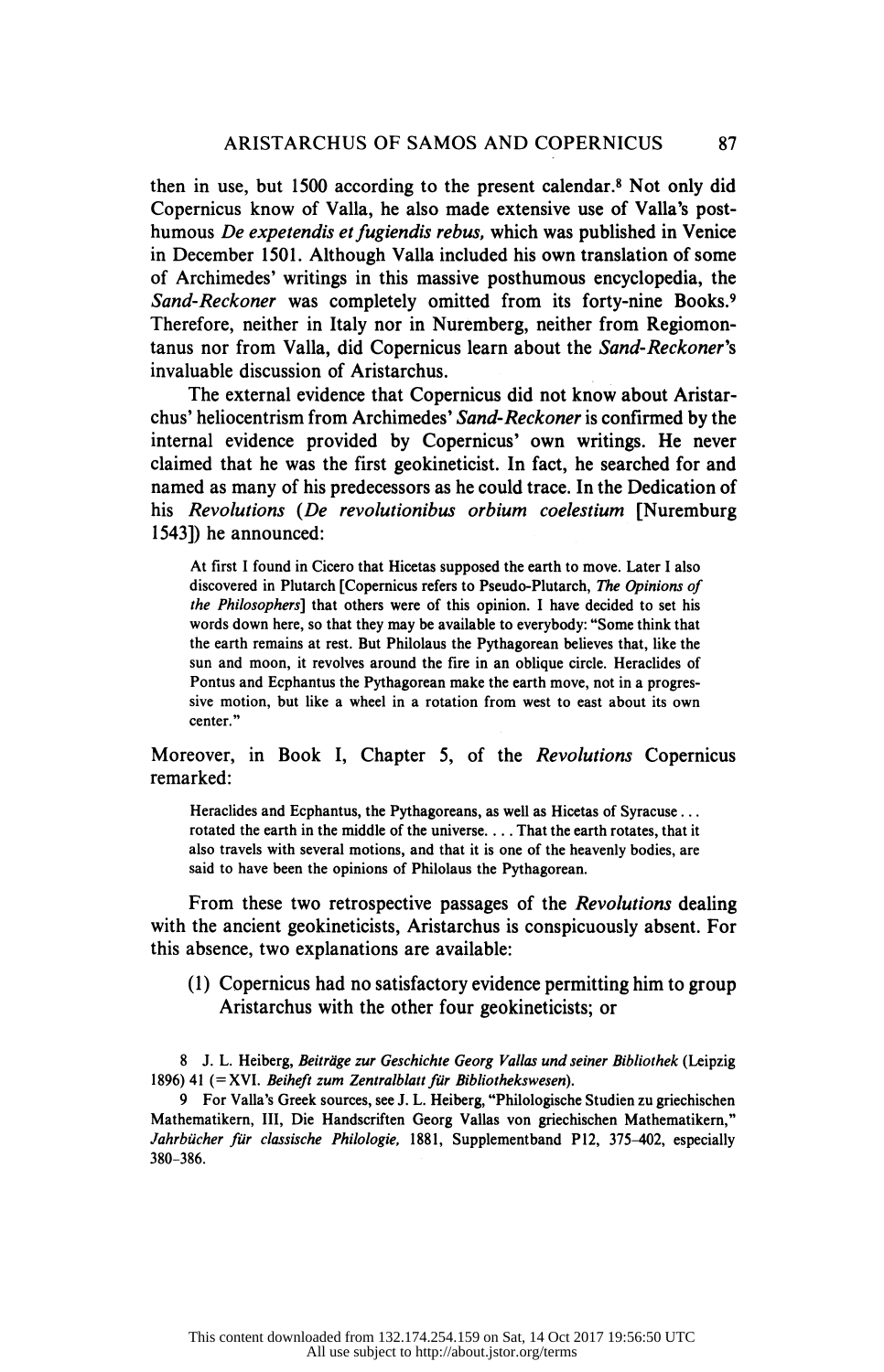## 88 EDWARD ROSEN

 (2) Copernicus possessed such evidence, and deliberately suppressed it.

 The second alternative is based on a deleted passage in the autograph manuscript of Copernicus' Revolutions. This manuscript is now preserved in the Jagellonian Library of the University of Cracow, where<br>Copernicus was a student in his late teens and early twenties. A photo-Copernicus was a student in his late teens and early facsimile of his autograph manuscript was recently published.10 It plainly shows the deleted passage (folio 11 verso), which said, in part:

 Philolaus was aware that the earth could move. Aristarchus of Samos was also of the same opinion, as some people say.

 These deleted lines make quite clear Copernicus' unfamiliarity with the Aristarchus passage in the Sand-Reckoner. Had Copernicus realized that he could cite Archimedes as his authority for Aristarchus as a fifth geo kineticist, he surely would not have submerged that renowned mathema tician in an anonymous and undistinguished group of "some people" (nonnulli). Nor would Copernicus have confined his remark about Aristarchus to the earth's mobility, had he learned about the additional features of Aristarchus' astronomy from Archimedes' report: the sun's immobility and centrality, the stars' immobility and enormous remote ness. Had Copernicus known that he could align the great Archimedes on his side, that he could add the distinctively Aristarchan insights to those proclaimed by the other four geokineticists, he would have leaped with joy. For he was painfully aware that, with the theologians and Aristo telian philosophers certain to denounce him, he needed all the support he could muster.

 Copernicus' explicit citations of Cicero and [Pseudo-] Plutarch point to the same conclusion as the history of the Sand-Reckoner in manuscript and in print: Copernicus was not familiar with that work by Archimedes. The Syracusan's numerous treatises on the mathematical sciences were virtually a closed book for Copernicus, who mentioned Archimedes in only three connections:

- (1) Archimedes made the year  $365\frac{1}{4}$  days long (Revolutions, Book 3, Chapter 13);
- (2) Archimedes used a square in determining the area of a circle (Book 3, Chapter 13, a deleted passage); and
- (3) Archimedes set limits to the value of  $\pi$  (Book 4, Chapter 32).

The length of the year, the area of a circle, and the value of  $\pi$  were not discussed in the Sand-Reckoner. Nothing in Copernicus'writings suggests that he knew Archimedes' Sand-Reckoner, or that he ever heard of it.

10 Nicholas Copernicus, Complete Works, I (London/Warsaw 1972).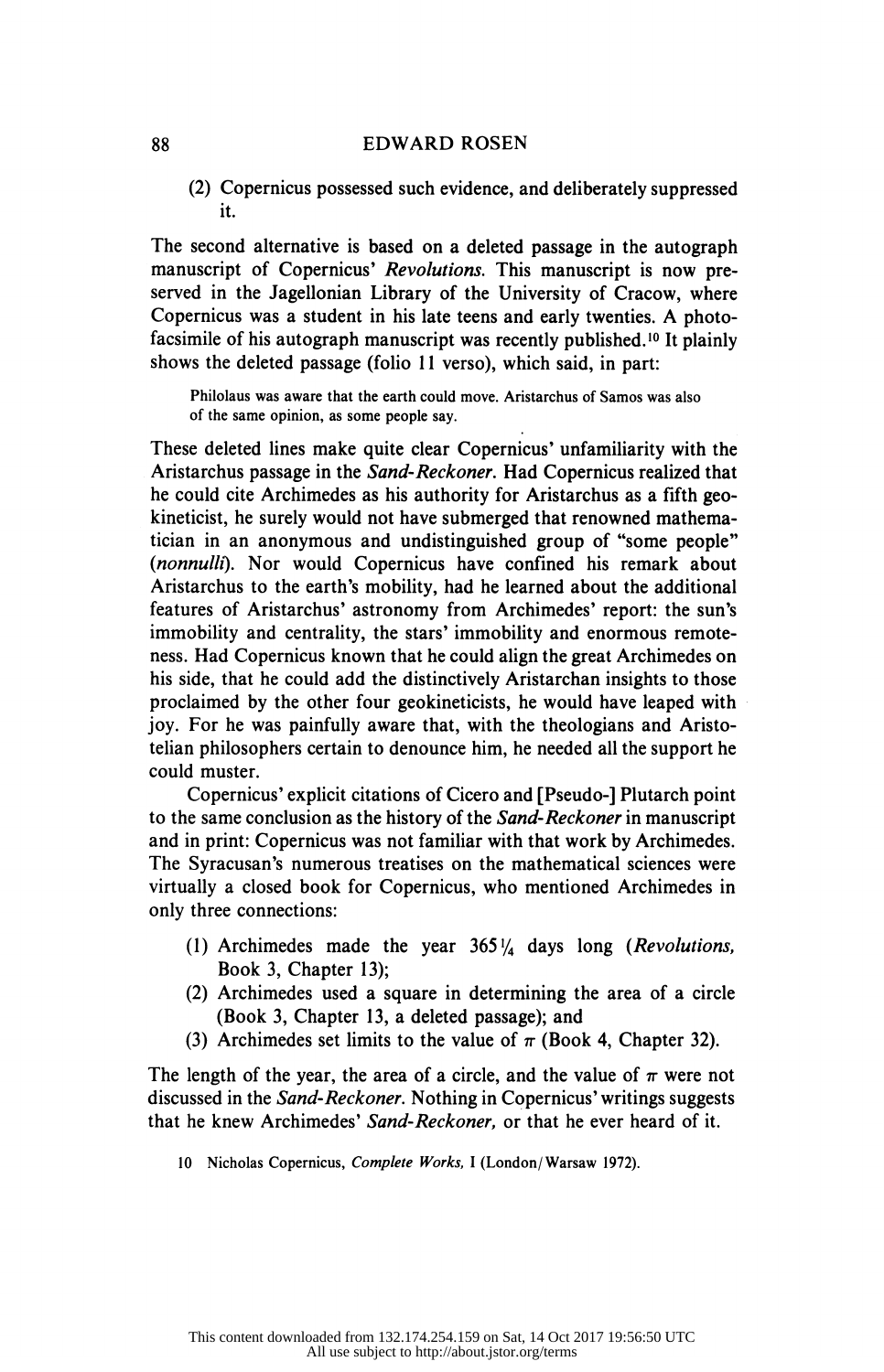Without access to Archimedes' Sand-Reckoner, how did Copernicus learn that, according to Aristarchus, the "earth could move"? A copy of Aristarchus' own presentation of his geokineticism found its way into the hands of Archimedes, who was some twenty-five years his junior. With reference to this copy, Archimedes said in the Sand-Reckoner: "Descrip tions of some hypotheses were made public by Aristarchus." Unfortu nately, those descriptions did not survive. Copernicus never saw them, any more than he ever saw Archimedes' account of them in the Sand Reckoner.

 But Copernicus did see the statement that "the earth moves" attrib uted to Aristarchus in Pseudo-Plutarch's Opinions of the Philosophers, Book 2, Chapter 24. From Book 3, Chapter 13, of that work he quoted in the original Greek the passage in his Dedication of the Revolutions that was translated above. Unquestionably, therefore, Copernicus had a copy of the Greek text of Pseudo-Plutarch's Opinions.

 Yet Copernicus did not quote from its Book 2, Chapter 24, as he did from its Book 3, Chapter 13. Why not? According to Book 2, Chapter 24, "Aristarchus makes the sun stationary among the fixed stars." Today we are not shocked by a stationary sun among the stars. But for the ancients and Copernicus, the sun was much closer to the earth than the stars were. As though an intrastellar sun were not strange enough, Opinions, Book 2, Chapter 24, also attributed to Aristarchus the opinion that "the earth moves around the solar circle." The expression "solar circle" was left unexplained in the *Opinions*. Perhaps it referred to the sun's annual circu lar orbit in the pre-Aristarchan astronomy, which held the central earth stationary. If so, Aristarchus' mobile "earth moves around the solar circle" of the pre-Aristarchans. Then, the earth's orbit would be some where among the stars. This weird cosmos did not appeal to Copernicus, a practical astronomer with both his feet planted firmly on solid ground. In Copernicus' judgment, Aristarchus forfeited his membership on the team of respectable ancient geokineticists by locating his moving earth among the stars.

 Since Copernicus quoted the original Greek of Opinions, Book 3, Chapter 13, he had access to a copy of Plutarchi opuscula LXXXXII (Venice 1509). He likewise used Valla's De expetendis et fugiendis rebus, where Books 20-21 were Valla's own translation of the *Opinions*. In his characteristic way, however, Valla gave no indication that his Books 20 21 were his own rendering of a Greek text. From Valla, Copernicus took numerical values and expressions which he repeated in his own Revolutions, Book 1, Chapter 10. In Book 3, Chapter 2, Copernicus made a mistake previously made only by Valla. Copernicus' use of Valla is therefore indisputable. But Valla's Book 21, Chapter 24, was even worse than the Greek text of the Opinions. For, Valla had Aristarchus "locate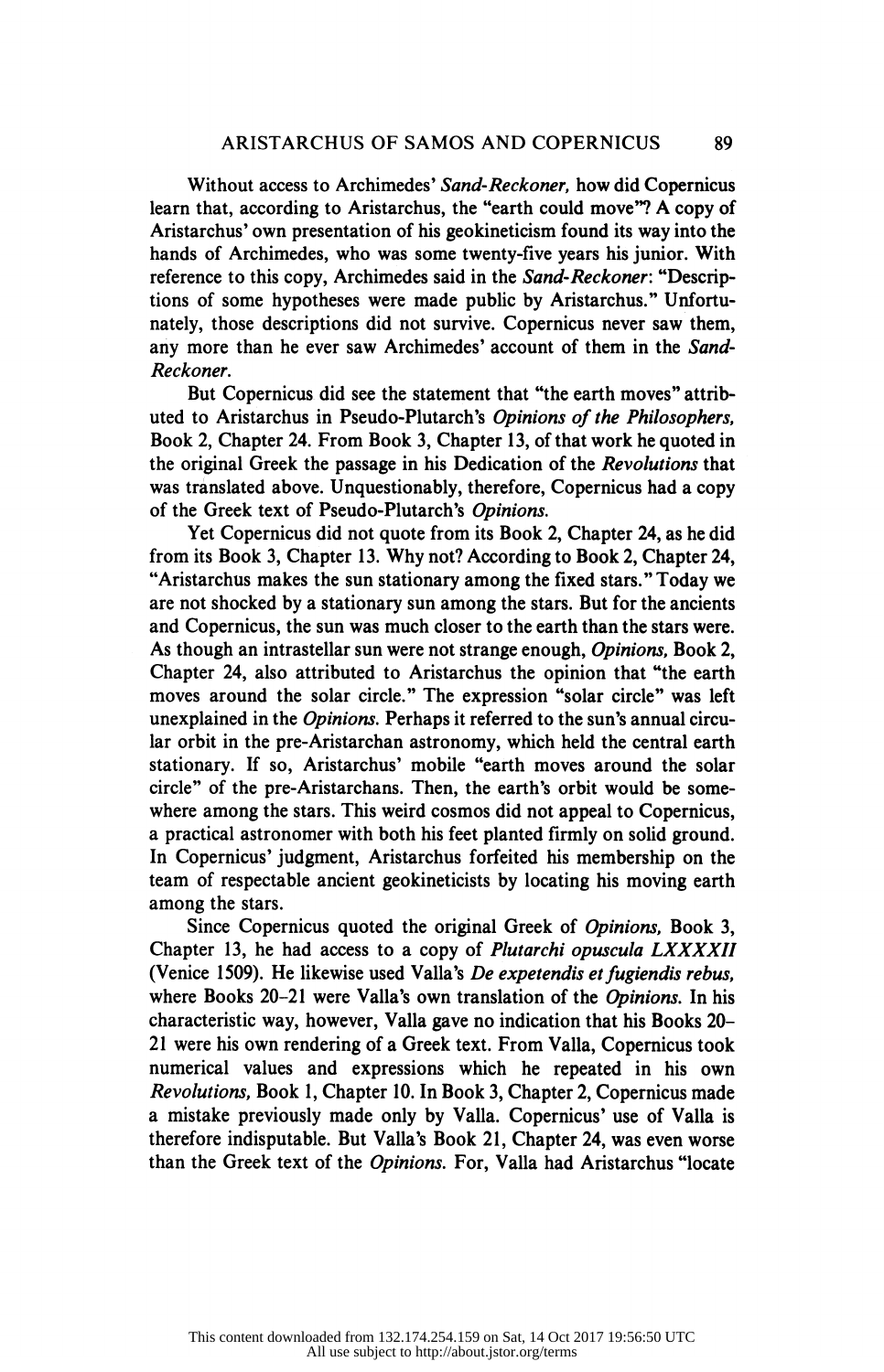## 90 EDWARD ROSEN

 the sun beyond the fixed stars." In general, the intellectual level of Valla's vast encyclopedia was so low that Copernicus never mentioned Valla's name. But Copernicus had great respect for Plutarch, whom he (mis takenly) regarded as the author of the Opinions. Nevertheless, Book 2, Chapter 24, of the Opinions was so obviously garbled that Copernicus would not attribute that mess to Plutarch. Hence he resorted to the con veniently vague formula "some people" when he mentioned Aristarchus' geokineticism in the passage he later deleted.

 Why did he delete this passage? Was Copernicus trying to hide any indebtedness to Aristarchus? If so, why did he allow Book 1, Chapter 5, to be printed with its attribution to Philolaus of the opinion that the earth is aheavenly body endowed with several motions, including rotation? Was Philolaus respectable, and Aristarchus not?

 Copernicus quoted from Plutarchi opuscula LXXXXII. This volume contained, besides the spurious Opinions, Plutarch's authentic dialogue on *The Face in the Moon*. Its interlocutors were reminded that a famous philosopher believed that it was the duty of the Greeks "to indict Aristar chus of Samos for impiety in imputing motion to the Hearth of the Uni verse." These interlocutors needed no reminder that in Plato's Phaedrus (247A) the expression for the immobility of the earth was: "in the house of the gods, the Hearth stands still." In Plutarch's Face in the Moon, the indictment continued:

 According to Aristarchus' hypotheses, the heaven stands still whereas the earth revolves along an oblique circle. At the same time the earth rotates around its own axis.

 The earth's rotation was not explicitly mentioned as an integral feature of Aristarchus' astronomy in Archimedes' Sand-Reckoner, which rather focused attention on the earth's revolution around the sun. The only clear statement that Aristarchus' earth also rotated occurs in Plutarch's Face in the Moon. Had Copernicus known this passage, he would have specified how Aristarchus' earth moved. Instead, he said nothing more than that it moved. Hence, Copernicus did not know Plutarch's Face in the Moon.

 Its passage about Aristarchus appears on page 932 in Plutarchi opuscula LXXXXII. From page 313 in that volume Copernicus took the Greek quotation in the Dedication of his Revolutions. For him, the doxographical Opinions had great importance. The rest of that bulky volume was not used by Copernicus, a busy canon with very little spare time for reading. He would have advanced his cause considerably had he not overlooked the valuable reference to Aristarchus in Plutarch's Face in the Moon. Copernicus' only reference to Aristarchus' geokineticism was deleted with the rest of the deleted passage. But the purpose of the dele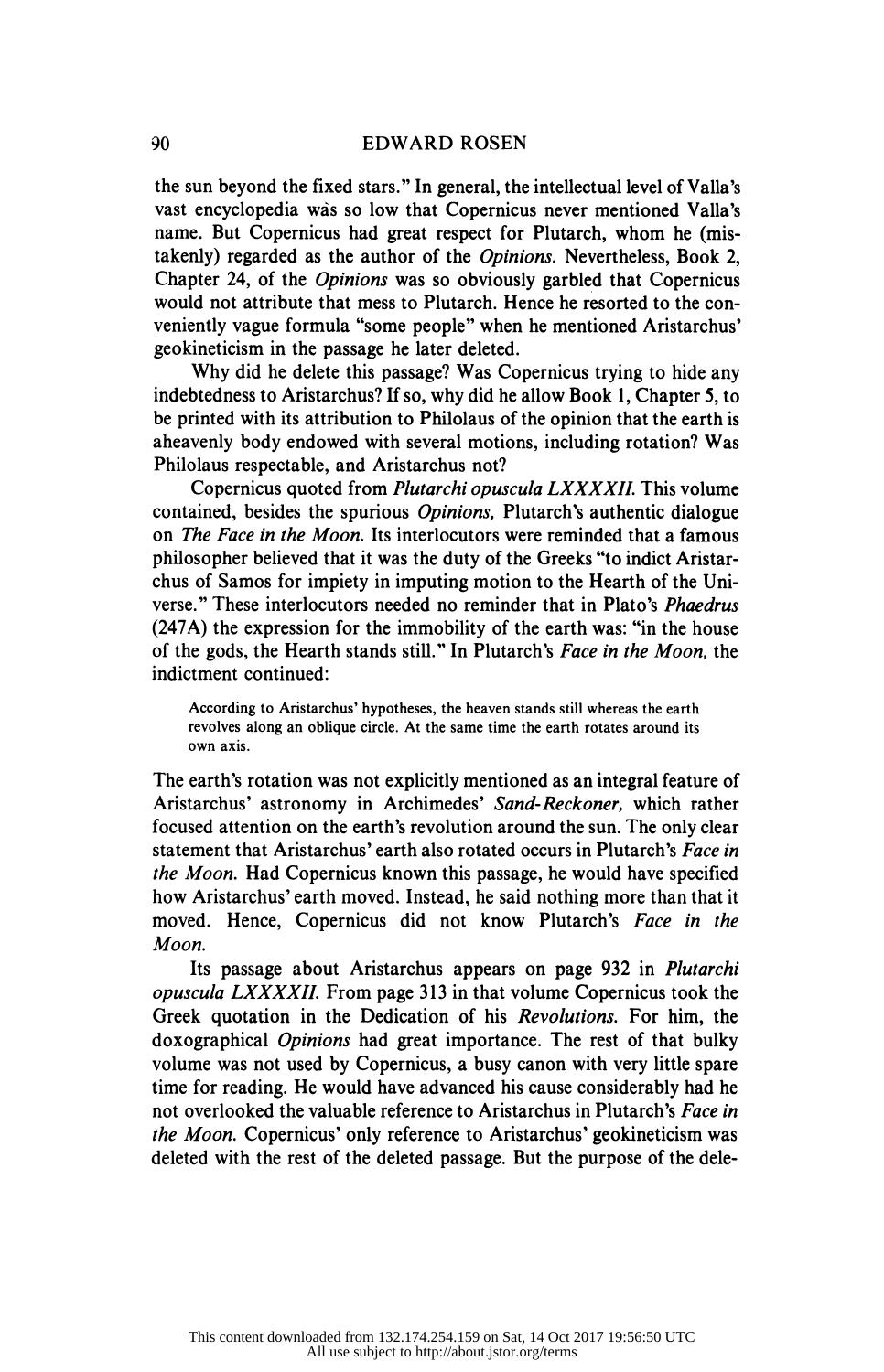tion was not to get rid of the name of Aristarchus, who was mentioned elsewhere in the Revolutions.

 The deleted passage consists of about eight hundred words, in exactly ten of which Aristarchus is mentioned or in about  $1\frac{1}{4}\%$  of the entire deletion. Had Copernicus wanted to get rid of a potentially danger ous association with Aristarchus, all he had to strike out was those ten words. Their presence in the deleted passage is of such minor significance that removing them would not have impaired the rest of the passage in any way whatsoever. The bulk of the passage consists of Copernicus' translation into Latin of an ancient Greek letter. Its text had already been printed. Then Copernicus acquired a copy of a book containing an expert Latin translation of the letter by a highly reputable authority. What would be the sense of publishing a second translation of the letter? Instead of doing so, in the part of the Revolutions that he wrote last, Copernicus briefly summarized the contents of the letter while suppressing his transla tion of it.

With this deletion, Aristarchus disappeared from the *Revolutions* as a geokineticist. But he remained as having "found the same obliquity of the ecliptic and equator as Ptolemy, 23° 51'20"" (Book III, Chapter 2). "According to Ptolemy, the obliquity of 23° 51 '20" did not change at all in the four hundred years from Aristarchus of Samos to his own time" (Book III, Chapter 6). "The natural year, which is also called the tropical year, is determined by Aristarchus of Samos as containing  $365\frac{1}{4}$  days" (Book III, Chapter 13). Neither of these two values,  $23^{\circ}51'20''$  and  $365\frac{1}{4}$  days, can be found in Aristarchus' extant writings. Nor were they ever attributed to Aristarchus by anybody before Copernicus. Why did he make these two mistakes?

 Copernicus says: "according to Ptolemy." What access to Ptolemy did Copernicus have? The Greek text of Ptolemy's Syntaxis was first printed in 1538. A copy reached Copernicus too late to exert any signifi cant effect on the composition of the Revolutions. Lacking the Greek text, whether in print or in manuscript, Copernicus perforce had to rely on a Latin translation. In the main he used the translation published in Venice in 1515. This was not a recent rendering based on Ptolemy's Greek text and made by a scholar who knew both Greek and astronomy. Instead, it was a medieval translation based, not on Ptolemy's Greek text, but on a previous translation from Greek into Arabic. In passing in this way from Greek into Arabic, and then from Arabic into Latin, Ptolemy suffered grievously.

 In particular, names of Greek astronomers mentioned by Ptolemy became distorted. Thus in Book VII, Chapter 1, the 1515 edition referred to observations by "Arsatilis" and Timocharis. What Greek astronomer lay behind "Arsatilis"? Copernicus guessed "Aristarchus." In his personal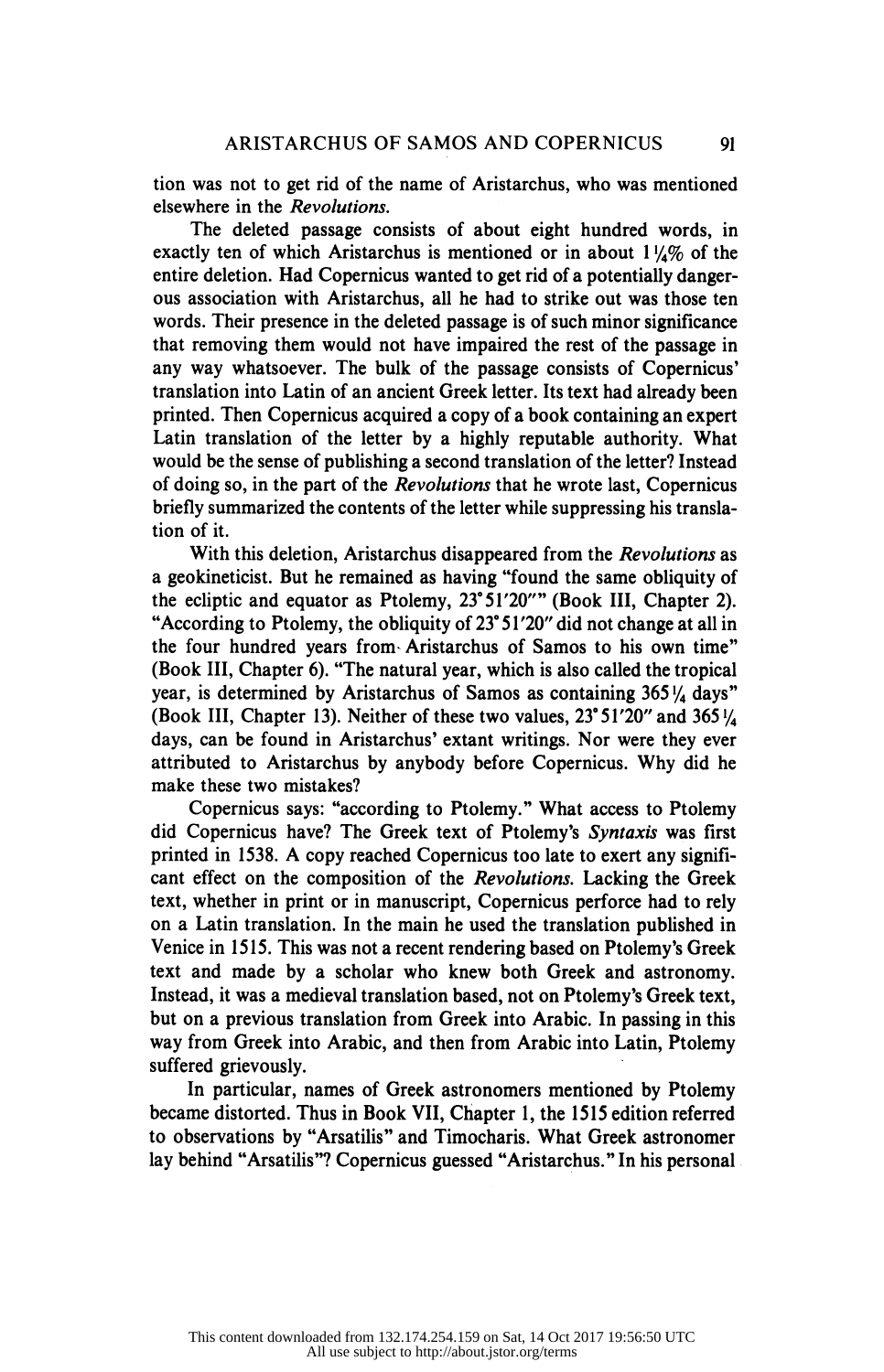copy of the 1515 edition, which is now in the library of the University of Uppsala in Sweden, Copernicus underlined "Arsatilis" on folio 75 verso (Book VII, Chapter 3) and replaced it by Aristarchus in the margin.11 In a letter dated 3 June 1524, Copernicus referred to "Aristarchus and Timo charis," and he also said that Ptolemy "joined Aristarchus to Timocharis of Alexandria as his contemporary."12

Later Copernicus discovered the correct equation, Arsatilis  $=$  Aris tyllus. On folio 73 recto (Book VII, Chapter 1) of his copy of the 1515 Ptolemy, Copernicus made the proper substitution of Aristyllus for Arsa tilis.<sup>13</sup> By the same token, in his autograph manuscript of the *Revolutions*  (folio 78 verso, line 2), where Copernicus had originally written "Aristar chus," he replaced that misnomer by the appropriate name, Aristyllus.

 On the other hand, Copernicus left "Aristarchus" unchanged in two other related passages (folio 73 recto, lines 20, 28, and folio 79 recto, line 16). When Copernicus had to make a change somewhere in his autograph manuscript, he did not always systematically hunt for the other passages where corresponding changes were then required. As a result of this erratic procedure, his autograph is riddled with many internal inconsis tencies.

Copernicus discovered the blunder in his equation Arsatilis  $=$  Aris tarchus after 3 June 1524. He may have seen the light after getting hold of a copy of the 1528 Latin translation of the Syntaxis. This was made directly from the Greek, without any Arabic detour. Some of Copernicus' expressions (Revolutions, Book I, Chapter 7) unmistakably echo the 1528 translation.

 This helped him somewhat, but did not clear up all the difficulties. For instance, the 23° 51'20" obliquity was really ascribed by Ptolemy to Eratosthenes, not to Aristarchus. In like manner, the  $365\frac{1}{4}$  day length of the year was attributed to Callippus, which became "felis" in the 1515 edition. The same length of the year was misattributed by Copernicus to Archimedes ("Arsamides" in the 1515 edition). The latter might have made an error of '/4 day, Hipparchus ("Abrachis") surmised. Somehow, a possible error of  $\frac{1}{4}$  day was misread as 365 $\frac{1}{4}$  days as the length of the year.

 Poor Copernicus, his imperfect sources led him to confuse Aristar chus with Eratosthenes and Callippus. He never quite achieved a clear separation of Aristarchus from Aristyllus. At best, his picture of Aristar chus of Samos was sadly out of focus. That is why his greatest heliocen

11 Ludwik Antoni Birkenmajer, Mikotaj Kopernik (Cracow 1900) 256, no. 64.

 12 Edward Rosen, Three Copernican Treatises, 3rd ed. (New York 1971) 101, 103.

13 Birkenmajer 256, no. 59.